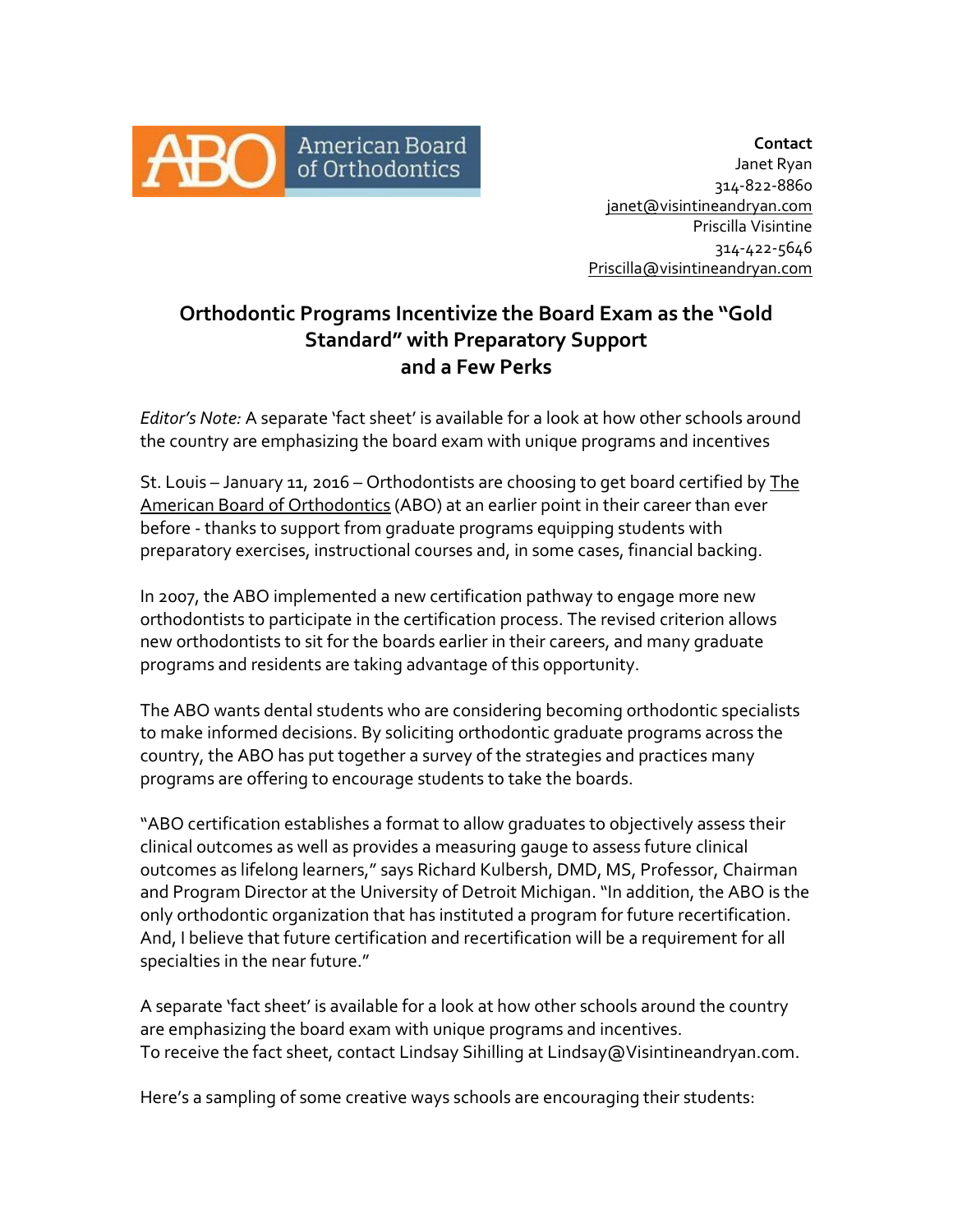#### [Louisiana State University](http://www.lsusd.lsuhsc.edu/)

The LSU Department of Orthodontics introduced the Pay It Forward Program in 2014. Through this program, the Dr. J.M. Chadha Orthodontic Educational Foundation, which is supported by alumni donations, reimburses recent LSU graduates for the fees associated with the Clinical Examination, which are presently \$1,875. "We only ask that they (the graduates) consider donating at least a like amount over their careers back to the foundation so that future graduates have the same opportunity," Hector Maldonado, DDS, Clinical Associate Professor of Orthodontics, says.

The Pay It Forward Program is also designed to streamline the reimbursement process. "Through the cooperation of the staff at the ABO, we even have an agreement where the ABO will bill the foundation for the exam fees automatically and not the registrant," says Dr. Maldonado, who is the secretary-treasurer of the foundation.

When the foundation introduced the program, it extended the offer not only to the 2014 graduating class but also to the 2013 graduates who were still eligible to take the Clinical Examination. This was good news for Merrell Irby, DDS, who graduated in 2013. Dr. Irby wanted to take the Clinical Examination immediately after graduation, but could not afford the exam fees at that time. Later, when she had the financial means, the examination coincided with her wedding. She then registered for the September 2015 exam, her last opportunity to present residency cases. Soon after, the foundation informed her that she qualified for the Pay It Forward program, a welcome turn of events.

"All and all, it's a great change," says Dr. Irby. "I encourage (the residents) to go as soon as possible."

During the exam, Dr. Irby presented six cases, all from residency. Looking back on the experience, Dr. Irby appreciates the steps faculty members took to prepare her for the examination. Every day, the LSU residents attend a seminar session to review cases, she said. Prior to graduation, the residents also participate in a mock board exam, where they now have to present three completed cases. "We are hoping they can take these same cases and use them on the board exam," says Dr. Maldonado, who also noted that if a recent graduate does not present all six of the required cases during the Clinical Examination, they can bank a minimum of three cases and submit the remainder of their cases to the ABO within 10 years.

Each graduating class has four residents, and, to date, three recent graduates have used the program. "Dr. J.M. Chadha, the founder of the department, and Dr. Paul Armbruster, the current chair, have always been adamant about pursuing board certification," Dr. Maldonado says. "It's the culture around the orthodontic department. We're trying to make it as easy as possible. This new program encourages them to get it done before they get caught up in their lives post-graduation."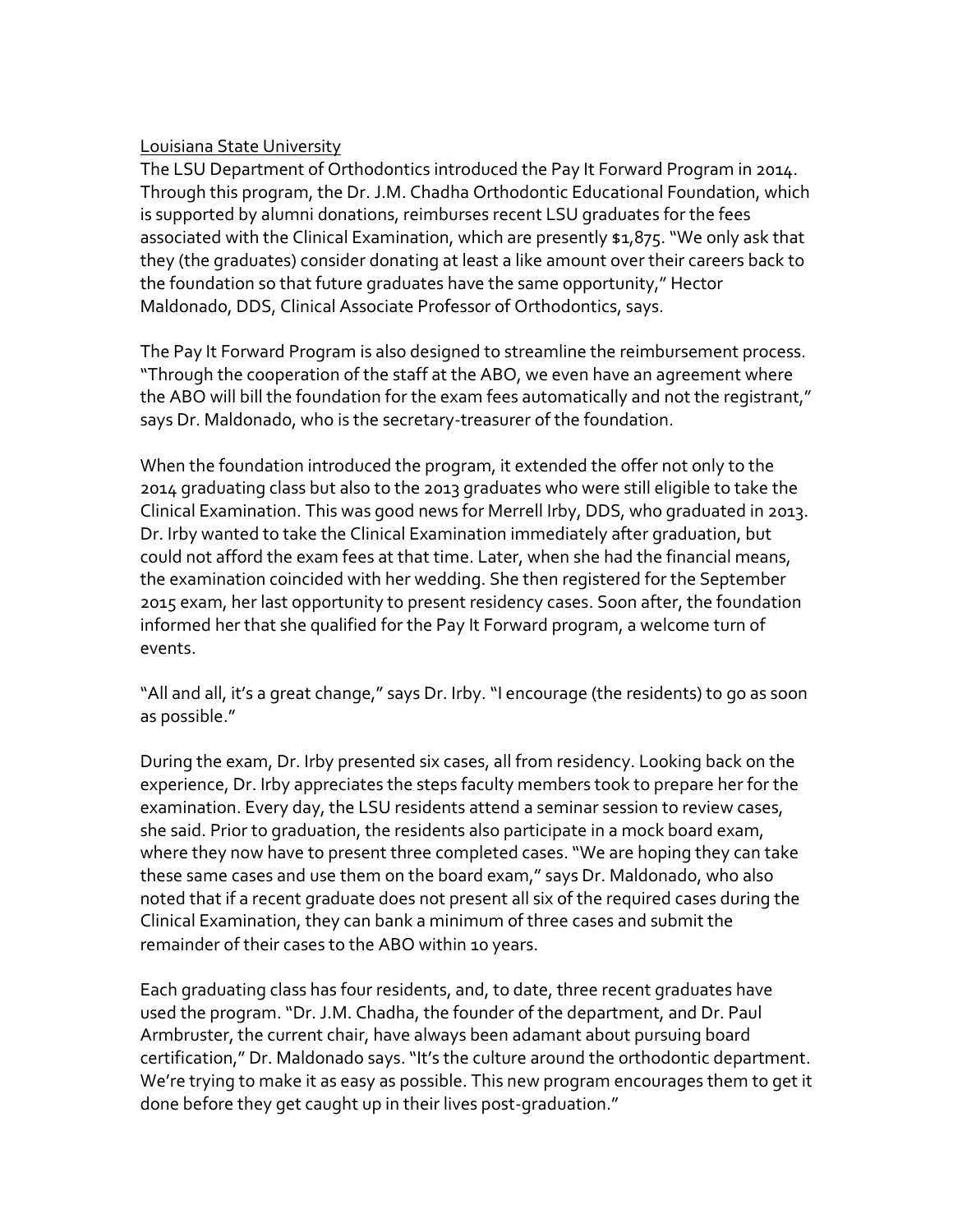# [Arizona School of Dentistry & Oral Health](http://www.atsu.edu/asdoh/)

Orthodontic residents at the Arizona School of Dentistry & Oral Health Postgraduate Orthodontic Program are encouraged to become board certified orthodontists shortly after graduation. The school sees the process of taking the exam as both an opportunity to objectively gauge skills as much as it is an occasion for personal selfreflection.

Last year, all five residents succeeded in achieving this distinction thanks to board certified full-time and part-time faculty members. "They are 'in-house' promoters of the certification process and do an excellent job of helping residents prepare their cases," says John Grubb, DDS, an ABO past president, who is a part of the program's adjunct faculty and is an invaluable resource for preparing residents for the Clinical Exam.

"Residency is the time for exposure to numerous materials, methods and philosophies, but there must be a filtering process to ensure that the techniques we teach are sound, evidence-based and not subject to individual bias," says Jae Hyun Park, DMD, MSD, MS, PhD, Diplomate, American Board of Orthodontics, Professor and Chair, Postgraduate Orthodontic Program at the Arizona School of Dentistry & Oral Health.

"Many programs require that the Written ABO Exam be taken during residency, with some requiring a passing grade," says Dr. Park. "The process of preparing board cases allows for self-reflection and a discussion of alternative treatment plans. This selfanalysis helps residents to become better clinicians, which will likely be evidenced in the cases presented at recertification."

### Jacksonville University

Jacksonville University, Brooks Rehabilitation College of Healthcare Sciences, School of Orthodontics stresses the educational value of taking the board exam, and bolsters that value with financial help to give all residents the opportunity to take the exam.

Toward the end of the JU Orthodontics residency, the program offers financial and logistical support for all residents so they may finish at least six cases that meet the criteria of the ABO Initial Certification Examination. The program also absorbs the Written Exam registration fee for all 15 residents each year. All new JU ABO certified graduates are celebrated through a campus-wide press release and recognition on the school's alumni social media outlets.

"From early on, ABO certification is emphasized to our residents," says Mark Alarbi, DDS, MS, CAGS, Diplomate of ABO, Associate Dean and Program Director. "Thanks to the meticulous and dedicated effort of faculty and graduating residents to preselect the cases, the consistent support and validation of quality of records, weekly treatment progress seminars, and end of year audits and oral exams, the residents at JU have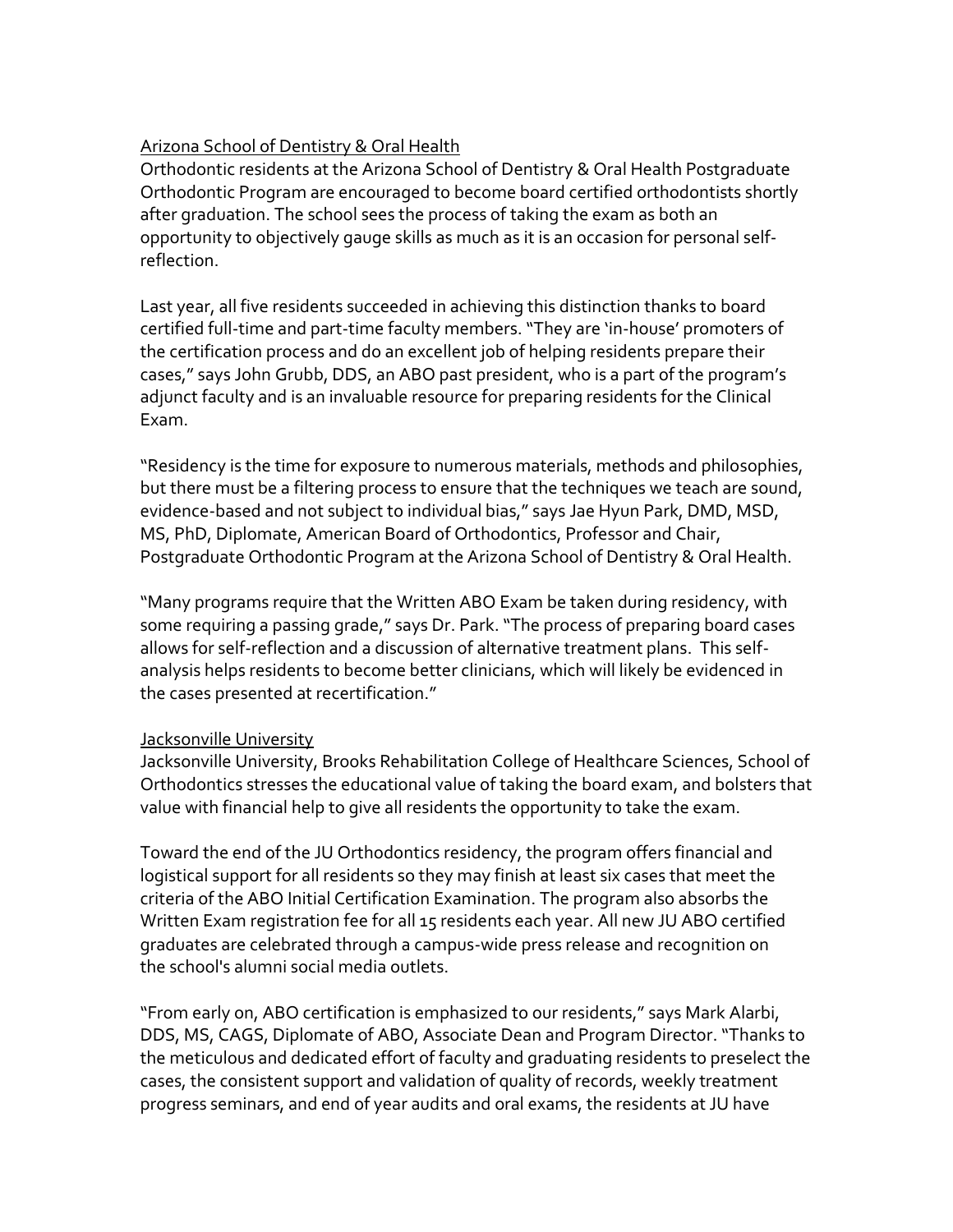enjoyed a tremendous success in the past five years in acquiring the status of ABO Diplomate through the initial certification process (ICE)."

### [Saint Louis University](http://www.slu.edu/cade)

Like many orthodontic graduate programs, Saint Louis University (SLU) offers a series of review sessions to go over the many topics on the ABO-provided reading list as well as special courses for additional support for students. SLU encourages students to take the board exam by reimbursing the cost of the Written Exam for those students who pass.

When asked about the value of taking the board, Rolf G. Behrents, DDS, MS, PhD, Orthodontic Program Director of the Center for Advanced Dental Education keeps it simple: "It monitors quality," he said. "Like the Good Housekeeping Seal of Approval, it shows doctors have engaged in a personal quest to demonstrate the quality of the work they do."

## [Seton Hill University for Orthodontics](http://www.setonhill.edu/shusmiles/index.php)

"We started a unique program at Seton Hill to enhance the ability of our residents to become ABO certified," says Dan Rinchuse, DMD, MS, MDS, PhD, Professor and Program Director of the Graduate Program in Orthodontics. "Our program is 30 months, but we developed an 'ABO Case Completion Course' which is free for our new graduates that allows them to return as needed for eight more months to complete their resident board cases. So this gives them 38 months to work on board cases. This has been embraced by our residents."

# [University of Iowa](https://www.dentistry.uiowa.edu/orthodontics)

Tom Southard, MS, DDS, MS, Professor and Head of the Department of Orthodontics says all orthodontic programs need a chairman who is passionate about the value of the board, and dedicated faculty to accompany and instruct residents on how to master the exams. "I look upon the board as an educational experience," he says.

The program makes certification optional, although close to 90 percent of residents opt in. Dr. Southard names two faculty, Steve Marshall, DDS, MS and Clay Parks, DDS, MS as instrumental in taking the lead to oversee the program's residents through the certification process, including individual instruction in the identification of potential ABO-qualifying cases, preparatory exercises for the Clinical and Written Exams, and a mock board exam.

"I've read that seventy percent of what you're ever going to learn as an orthodontist you will learn during your residency. I think another ten percent of what you will ever learn you will learn while preparing for the board."